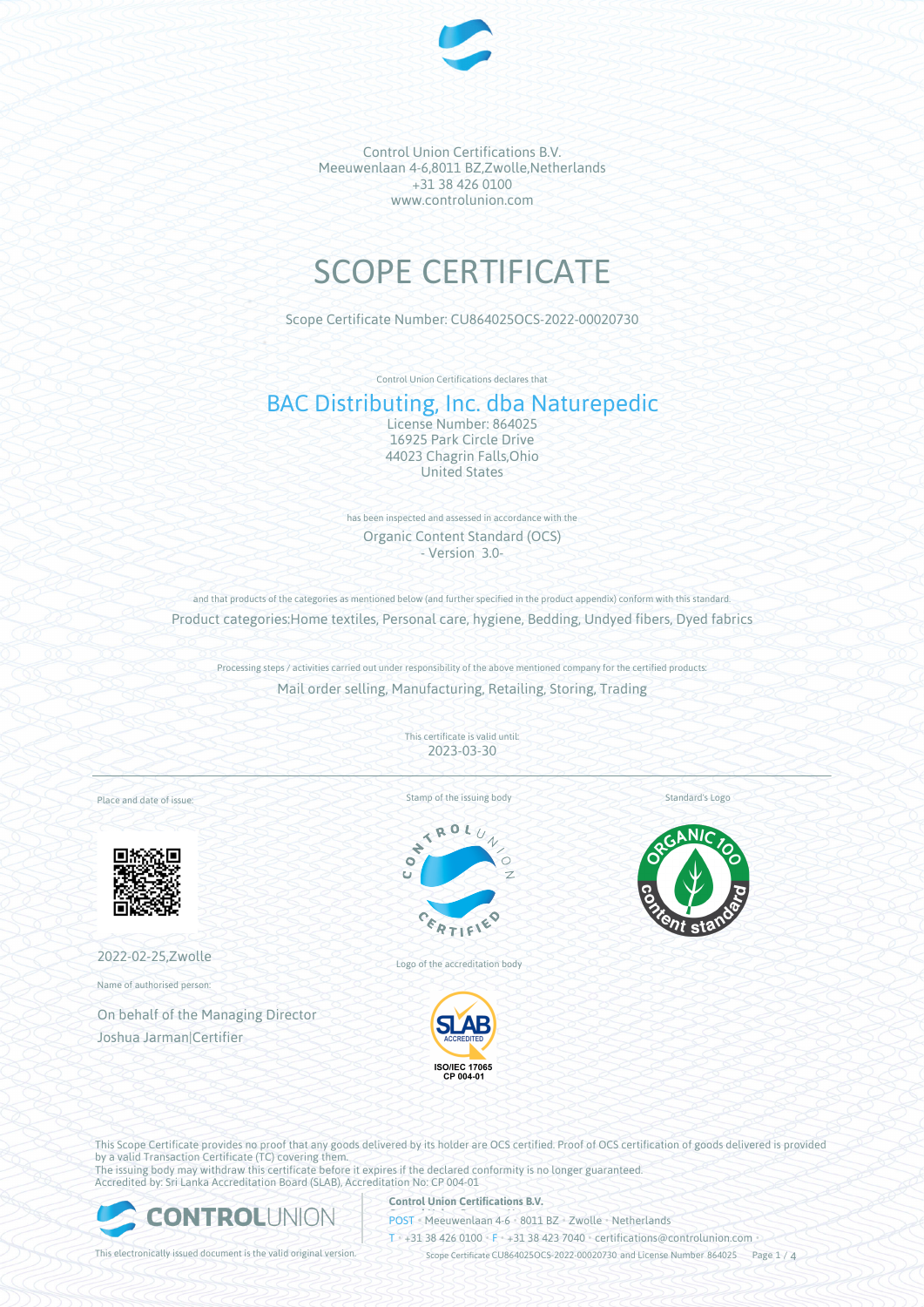

**BAC Distributing, Inc. dba Naturepedic Organic Content Standard (OCS)**

### Products Appendix to Certificate no.CU864025OCS-2022-00020730

In specific the certificate covers the following products:

| <b>Product category</b> | <b>Product details</b>  | <b>Material composition</b>                 | Label grade    |
|-------------------------|-------------------------|---------------------------------------------|----------------|
| Bedding                 | Mattresses              | 100.0% Organic Cotton                       | <b>OCS 100</b> |
| Dyed fabrics            | <b>Knitted fabrics</b>  | 100.0%Organic Cotton                        | <b>OCS 100</b> |
| <b>Dyed fabrics</b>     | <b>Woven fabrics</b>    | 100.0%Organic Cotton                        | <b>OCS 100</b> |
| Home textiles           | Bed linen, bed sheets   | 100.0%Organic Cotton                        | <b>OCS 100</b> |
| Home textiles           | Bed linen, bed sheets   | 100.0%Organic Cotton                        | <b>OCS 100</b> |
| Home textiles           | Mattresses              | 100.0% Organic Cotton                       | <b>OCS 100</b> |
| Home textiles           | Mattresses              | 40.0%Organic Wool<br>60.0% Organic Cotton   | <b>OCS 100</b> |
| Home textiles           | Mattresses              | 70.0%Organic Cotton<br>30.0%Organic Wool    | <b>OCS 100</b> |
| Home textiles           | Mattresses              | 80.0%Organic Cotton<br>20.0% Organic Wool   | <b>OCS 100</b> |
| Home textiles           | Mattresses              | 15.0%Organic Wool<br>85.0%Organic Cotton    | <b>OCS 100</b> |
| Home textiles           | Mattresses              | 90.0%Organic Cotton<br>10.0%Organic Wool    | <b>OCS 100</b> |
| Home textiles           | Mattresses              | 90.0%Organic Wool<br>10.0% Organic Cotton   | <b>OCS 100</b> |
| Home textiles           | Mattresses              | 95.0%Organic Cotton<br>5.0%Organic Wool     | <b>OCS 100</b> |
| Home textiles           | Pillows, cushions       | 100.0%Organic Cotton                        | <b>OCS 100</b> |
| Home textiles           | Pillows, cushions       | 100.0%Organic Cotton                        | <b>OCS 100</b> |
| Home textiles           | Pillows, cushions       | 25.0% Organic Kapok<br>75.0% Organic Cotton | <b>OCS 100</b> |
| Personal care, hygiene  | <b>Topical products</b> | 100.0%Organic Cotton                        | <b>OCS 100</b> |
| <b>Undyed fibers</b>    | Scoured fibers          | 100.0%Organic Cotton                        | <b>OCS 100</b> |
| <b>Undyed fibers</b>    | <b>Scoured fibers</b>   | 100.0% Organic Kapok                        | <b>OCS 100</b> |
| <b>Undyed fibers</b>    | Scoured fibers          | 100.0%Organic Wool                          | <b>OCS 100</b> |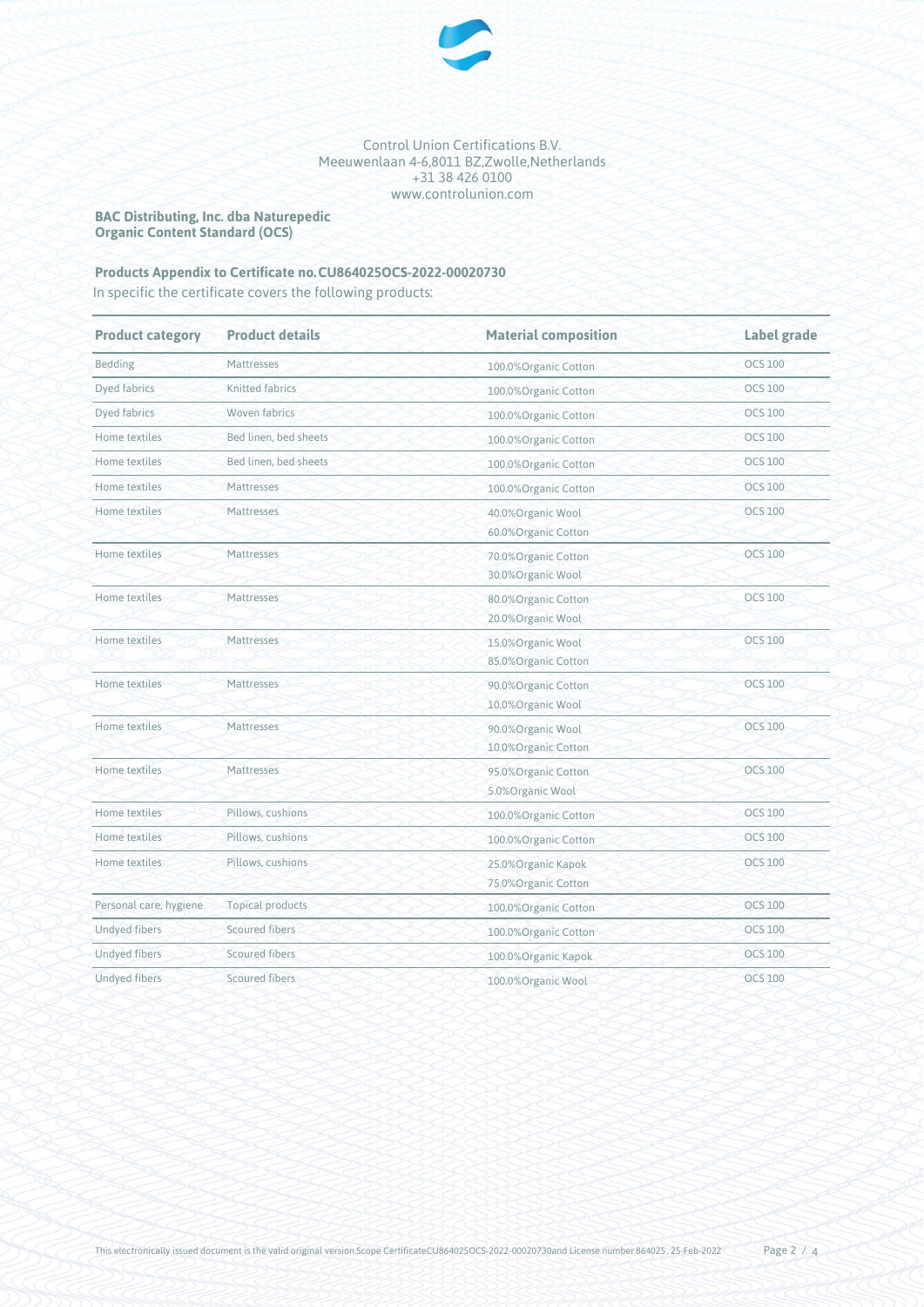

**BAC Distributing, Inc. dba Naturepedic Organic Content Standard (OCS)**

Annex to certificate no.: CU864025OCS-2022-00020730

Place and date of issue:



2022-02-25,Zwolle

Name of authorised person:

On behalf of the Managing Director Joshua Jarman|Certifier





Standard's logo

Logo of the accreditation body